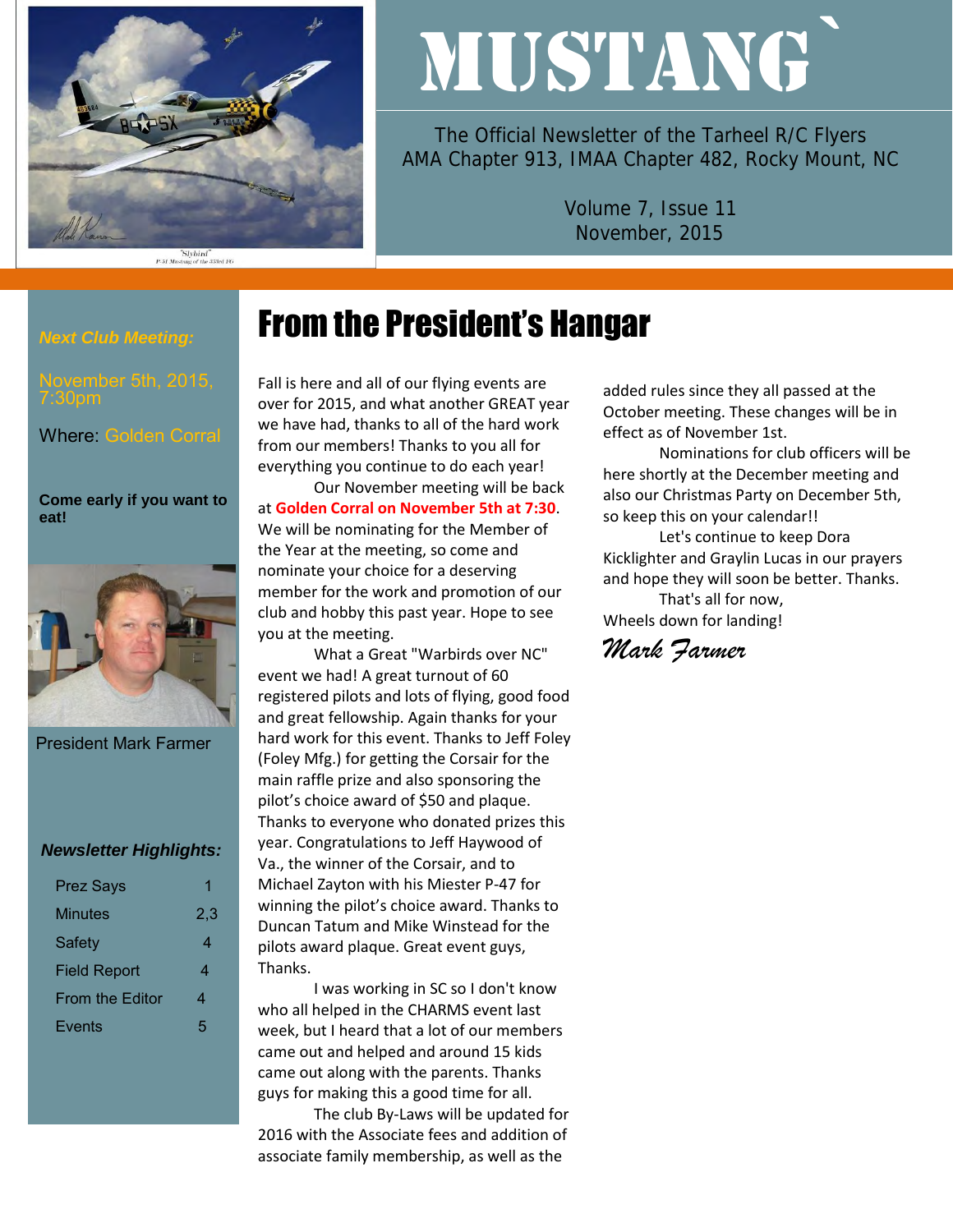## Meeting Minutes -September, 2015



#### **Secretary Kenny Kicklighter**

## **Tarheel RC Flyers Club Meeting Minutes- October 2015**

The Tarheel RC Flyers met at the Town Creek Flying Field on Thursday October 1st 2015. President Mark Farmer called the meeting to order at 7:35 pm. There were 12 members and 2 guests present.

 Mark welcomed everyone to the meeting. A.B. Gentry had brought 7 door prizes of a free meal at Chick-Fil-A in Rocky Mount. Tickets were drawn and the following winners were announced: Mike Winstead, Greg Williams, Joey Joyner, Duncan Tatum, Ray Owens, Jimmy Morgan, and Dave Chewning. Mark thanked A.B. for the door prizes. Mark also thanked Mike Winstead for cooking the BBQ chicken wings and hot dogs. Mark mentioned that he had spoken to Graylin Lucas and that he had some internal bleeding so he received an Iron infusion. Mark also mentioned that Kenny Kicklighter was not at the meeting because Dora was in the hospital because of a collapsed lung and they were keeping her overnight for observation.

 Duncan Tatum read the minutes from the September meeting. Motion was made by Greg Williams to accept the minutes as read. The motion was seconded by Mike Winstead. Motion passed.

 **Treasurers Report-** Jimmy Morgan gave the treasurers report for September 2015.

 **Field Report -** A.B. Gentry stated that there is much that needs to be repaired around the field A.B. Gentry said we will wait till after the October fly-in. Mark thanked A.B. Gentry and Ray Owens for cutting cleaning up of the weeds at the end of the field before the last fly in. Mark thanked Mike Winstead for bringing the water to the field.

 **Newsletter Report -** Dave Chewning discussed that most members are receiving the newsletter without issue. Joey Joyner is still having problems opening the

attachments on both of his home computers but can open them fine on his work computer. Dave asked if anyone had seen the video from the link in the newsletter, then it was discussed. Mark thanked A.B. for the pictures in this newsletter.

 **Safety Report -** Greg Williams mentioned an incident that took place at the Fly for Tots a few weeks ago when one of the pilots had an issue and was flying too low and hit the banner and headed towards the spectators. Greg said we should try to remember to keep our planes out away from the spectators particularly at events. Mike mentioned that we should remember whenever we are at an event and there is a candy drop to keep the plane away from the crowd and to make sure that the kids are kept off the field until the aircraft have all cleared the field. Mark mentioned that at events we should make it a practice to keep planes a minimum of 10 feet high and toward the back edge of the runway.

**Past Events -** It was reported that we had 47 registered pilots at our last event and the weather was good, the rain had held off until late in the afternoon around end. Mike said he thanked Steve at the Antique Barn in Wilson for the T-28 for our raffle. Mark said we all need to remember to thank Steve as we shop at the Antique Barn. Mike Winstead said that the Fly for Tots had 104 registered pilots. Everyone congratulated Mark Farmer for winning the Grand Prize at the event which was a fuel and fly 60cc Corsair. Vanceboro had about 32 pilots and there was a strong cross wind, the food was OK. Wilson Airport had an event with about 50 planes AB Gentry took one of his planes to display. The local Corvette Club had about 65 Corvettes on display.

 **Business -** Mark said all members could start paying Jimmy Morgan for their 2016 Club dues from now to January. Dues are still \$60 for individuals. Mark said the shirt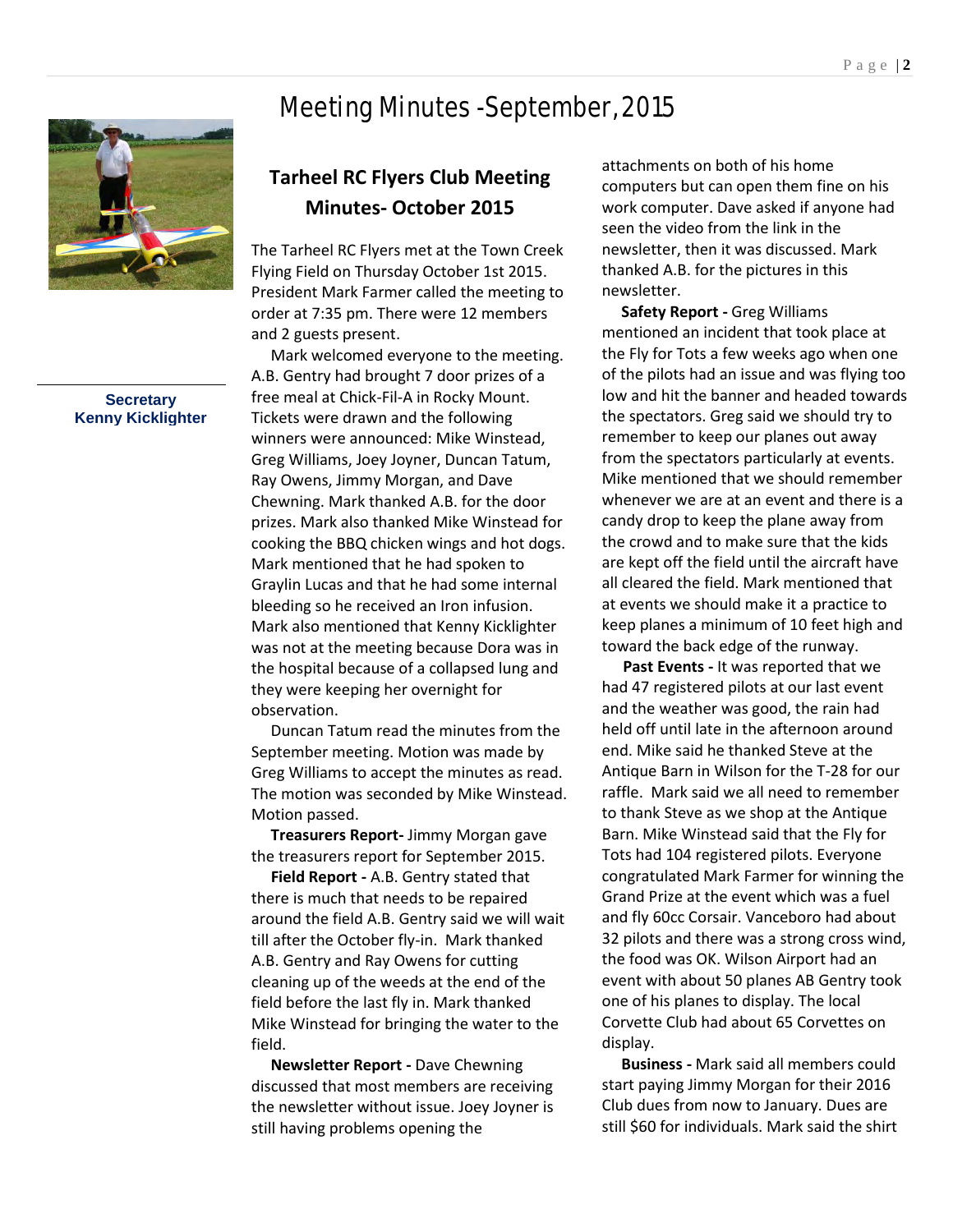signup sheet is in the club house and the club color is Safety Orange but if anyone wanted a different color they could get it. The costs for the shirts are undetermined but since there should not be a setup fee the price should be around \$10 to \$12 dollars each. We will try to place the shirt orders as soon as we have enough signed up and that there would be about a 2 month lead time for the shirts. Mark said for everyone to start thinking about nominations for "**Member of the Year"**.

 "Warbirds over NC" is coming up on October 17th. Mark said we have already received the Hanger 9 Corsair for our main raffle prize. Mark stated that we need members to donate other raffle prizes. Mark said he could not do the food this year since he will be working in South Carolina. He said last year we got BBQ from Parkers for the event. A.B. Gentry said he thought we had gotten about 8lbs of BBQ, and we made about 160 sandwiches. It was agreed that we would do the same this year and AB Gentry agreed to go to Parkers to pick it up. Mike Winstead agreed to go to Fred's food club and get Hotdogs and other needed items for the event. Joey Joyner agreed to pick up the drinks. Mark stated as always we will need help with the event from concessions to registration, and other services. Mark asked if the club should donate to next year's Fly for Tots and it was agreed that we would not this year.

 **Vote on New Rules -** Mark read the proposed rule changes/additions as stated in the last newsletter. Mark stated there needed to be 25% of members present to conduct a vote. Jimmy Morgan stated that we have 46 members in good standing with 12 members present we had 26% of the club members. All changes that Mark read from the last newsletter unanimously passed. Mark stated that these rules are for safely and courtesy to other members. Jeff Foley said that we needed to post all rules somewhere at the field for all to see.

 **New Business -** Greg Williams suggested that we should think about adding some kind of recognition award. Mark suggested maybe a

pilot's choice award. It was discussed and

pilot's choice award. It was discussed and agreed that we could add it to this event. Mike Winstead and Duncan Tatum will create a certificate to be presented. Dave Chewning made a motion to award the winner a \$50.00 Pilot's Choice award, it was seconded by Greg Williams. Mark opened for discussion. Joey Joyner stated he didn't think the club should add more cost to events. Wayne said that recognition among peers might be better than other prizes. Jeff Foley spoke up and said that Foley Manufacturing would sponsor the \$50 prize. David Chewning withdrew the motion. Greg Williams said he would like to see some kind of club appreciation day. Greg made a motion that we would plan a club appreciation day, seconded by Dave Chewning. It was decided that it should be for club family members and friends. It was decided that a date would be determined after the first of the year.

 **Upcoming events-** Mark Read the upcoming events that are coming up in the next few week.

Appreciatively recorded by, Duncan Tatum

Respectfully submitted, Kenny Kicklighter, **Secretary**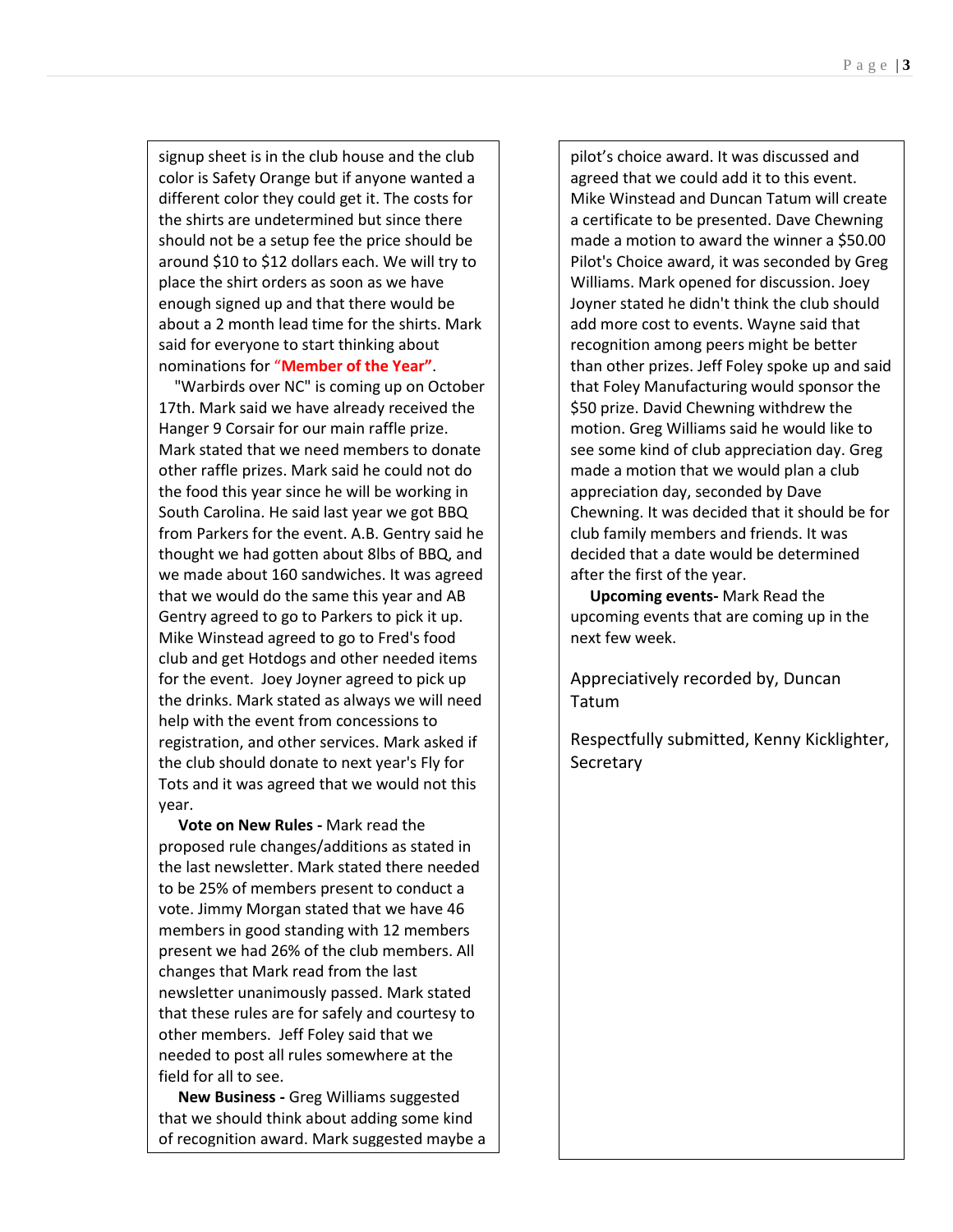### No report this month. Fly safe.

**Vice-President/Safety Officer Greg Williiams**  *"Safe flying is no accident"***.**



## Field Report

Hello to everyone,



**Field Marshall A.B. Gentry**

The Charm students came to our field October Sunday, 25 and had a blast. Mike Then and others lead them around and made them aware of the difference between battery and glow flight and showed them the "what is what" of all the activity. The parents and students had a large time and will be back.

The weather people are talking about rain on and off this week. So, it looks like Friday of next week for a work day to replace some boards and do some painting.

A.B. GENTRY, JR. AMA 462 FIELD MARSHALL WN4Z

## From the Editor



**Newsletter Editor Dave Chewning**

This my first flight attempt with my new EDF. Turn up the sound and you can hear my wife's laughter.

<https://youtu.be/epKgtAv5Yb8>